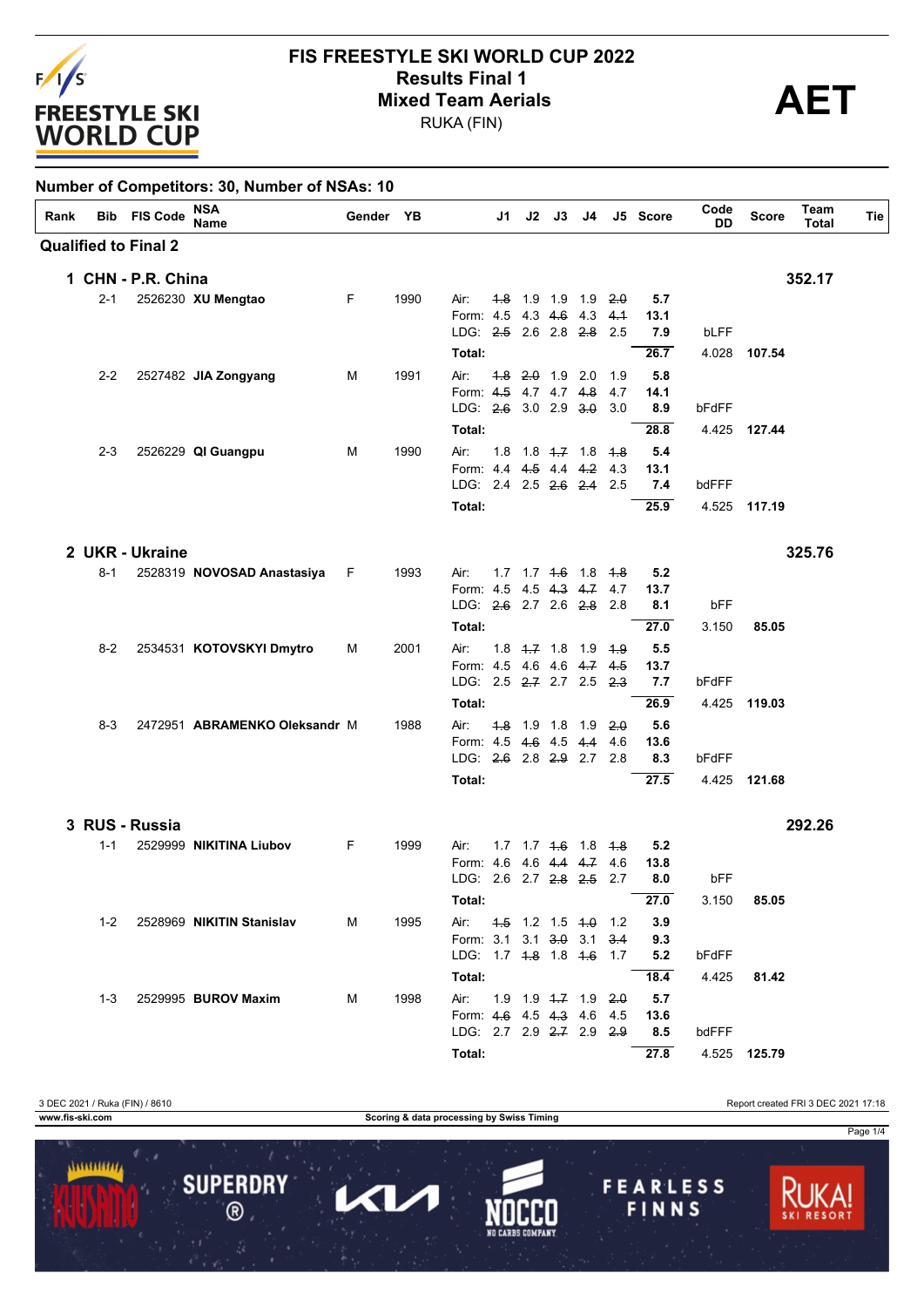

### **FIS FREESTYLE SKI WORLD CUP 2022 Mixed Team Aerials**

RUKA (FIN)

**Results Final 1 AET**

|         | 4 BLR - Belarus |                         |   |      |                                                           |     |                                  |             |                                       |                    |                    |       |        | 285.52 |
|---------|-----------------|-------------------------|---|------|-----------------------------------------------------------|-----|----------------------------------|-------------|---------------------------------------|--------------------|--------------------|-------|--------|--------|
| $6-1$   |                 | 2485033 HUSKOVA Hanna   | F | 1992 | Air:<br>Form: 4.3<br>LDG: $2.4$ $2.3$ $2.5$ $2.4$ $2.3$   | 1.8 |                                  | 4.3 4.2 4.2 | <del>1.8</del> 1.7 <del>1.6</del> 1.8 | 4.2                | 5.3<br>12.7<br>7.0 | bLTF  |        |        |
|         |                 |                         |   |      | Total:                                                    |     |                                  |             |                                       |                    | 25.0               | 3.710 | 92.75  |        |
| $6-2$   |                 | 2532149 DRABIANKOU Ihar | м | 2001 | Air:<br>Form: 4.6 4.6 4.4 4.4 4.5<br>LDG: 2.1 2.3 2.4 2.1 |     |                                  |             | $1.8$ 1.8 1.7 <del>1.8</del> 1.6      | $-2.0$             | 5.3<br>13.5<br>6.5 | bFFF  |        |        |
|         |                 |                         |   |      | Total:                                                    |     |                                  |             |                                       |                    | 25.3               | 4.050 | 102.46 |        |
| $6 - 3$ |                 | 2531443 DZIK Pavel      | м | 1998 | Air:<br>Form: $4.0$<br>$1\overline{D}G$ 17                |     | $1.7$ $1.7$ $1.7$<br>4.0 4.0 4.3 |             | $+7$<br>$1.7$ $4.7$ $1.5$             | $+6$<br>4.4<br>4.2 | 5.1<br>12.3<br>4.9 | bFFF  |        |        |
|         |                 |                         |   |      | Total:                                                    |     |                                  |             |                                       |                    | 22.3               | 4.050 | 90.31  |        |

#### **Not Qualified**

|         | 5 CAN - Canada |                                  |   |      |                                                         |                                 |                                    |                   |                           |                            |                | 280.57 |
|---------|----------------|----------------------------------|---|------|---------------------------------------------------------|---------------------------------|------------------------------------|-------------------|---------------------------|----------------------------|----------------|--------|
| $7 - 1$ |                | 2534887 THENAULT Marion          | F | 2000 | Air:<br>Form: 4.3 4.6 4.5<br>LDG: 2.6 2.8 2.8 2.8       |                                 | $1.7$ $1.7$ $1.8$ $1.7$ $1.7$      | 4.4               | 4.4<br>2.5                | 5.1<br>13.3<br>8.2         | bdFF           |        |
|         |                |                                  |   |      | Total:                                                  |                                 |                                    |                   |                           | 26.6                       | 3.525          | 93.76  |
| $7-2$   |                | 2535429 FONTAINE Miha            | м | 2004 | Air:<br>Form: 4.6                                       |                                 | 4.9 1.9 4.8 1.8 1.9<br>4.6 4.7 4.4 |                   | 4.6                       | 5.6<br>13.8                |                |        |
|         |                |                                  |   |      | LDG: 2.8 2.8 2.8 2.8                                    |                                 |                                    |                   | 3.0                       | 8.4                        | bdFdF          |        |
|         |                |                                  |   |      | Total:                                                  |                                 |                                    |                   |                           | 27.8                       | 3.900          | 108.42 |
| $7 - 3$ |                | 2535295 NADEAU Emile             | M | 2004 | Air:<br>Form: 4.0<br>LDG: 4.0 0.7 0.8                   |                                 | $1.7$ $1.7$ $4.6$ $4.8$<br>4.1 4.1 | 4.3<br>0.8        | 1.8<br>4.5<br>0.8         | 5.2<br>12.5<br>2.4         | bdFdF          |        |
|         |                |                                  |   |      | Total:                                                  |                                 |                                    |                   |                           | 20.1                       | 3.900          | 78.39  |
|         |                | 6 USA - United States Of America |   |      |                                                         |                                 |                                    |                   |                           |                            |                | 264.85 |
| $4 - 1$ |                |                                  |   |      |                                                         |                                 |                                    |                   |                           | 5.1                        |                |        |
|         |                | 2530620 VINECKI Winter           | F | 1998 | Air:<br>Form: 4.0                                       | $1.7 \t4.7 \t4.6$<br>$4.3$ 4.1  |                                    | 1.7<br>4.2        | 1.7<br>4.2                | 12.5                       |                |        |
|         |                |                                  |   |      | LDG: 2.5 2.6 2.6 2.7                                    |                                 |                                    |                   | $-2.4$                    | 7.7                        | bdFF           |        |
| $4 - 2$ |                | 2528330 LOUGHRAN Eric            | M | 1995 | Total:<br>Air:<br>Form: 4.3 4.2 4.0<br>LDG: 4.0         | $1.6 \pm 7.16$                  | $1.0$ 1.0                          | 1.6<br>4.5<br>1.0 | 4.6<br>4.5<br>$\theta$ .8 | 25.3<br>4.8<br>13.0<br>3.0 | 3.525<br>bFdFF | 89.18  |
|         |                |                                  |   |      | Total:                                                  |                                 |                                    |                   |                           | 20.8                       | 4.425          | 92.04  |
| $4 - 3$ |                | 2532461 SCHOENEFELD Justin       | м | 1998 | Air:<br>Form: 4.1<br>LDG: $0.6$ 0.6 $0.3$ 0.7<br>Total: | $4.5$ $4.7$ 1.6<br>$4.2 \, 3.9$ |                                    | 1.6<br>4.1        | 1.5<br>4.1<br>0.7         | 4.7<br>12.3<br>1.9<br>18.9 | bFdFF<br>4.425 | 83.63  |

3 DEC 2021 / Ruka (FIN) / 8610 Report created FRI 3 DEC 2021 17:18

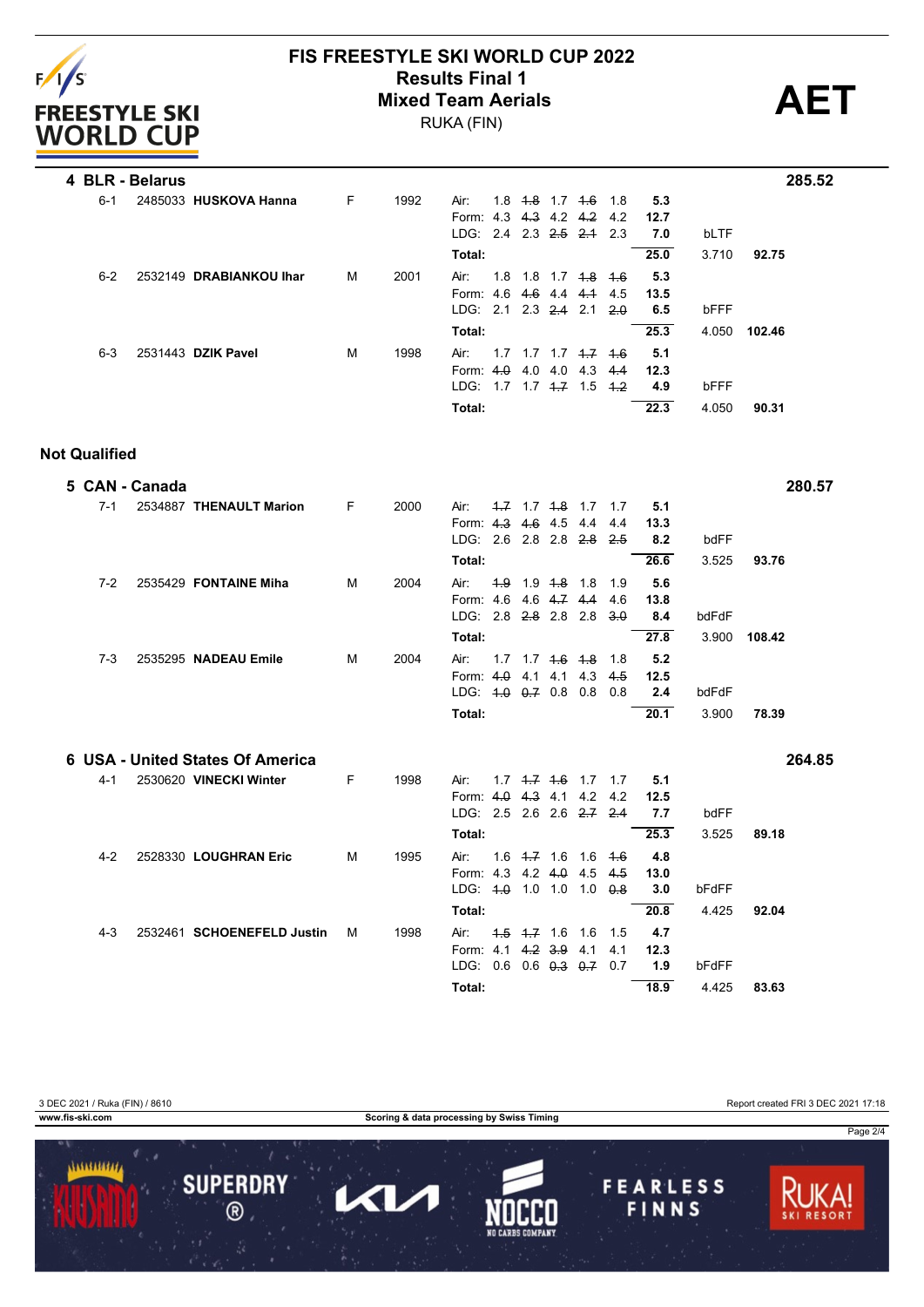

# **FIS FREESTYLE SKI WORLD CUP 2022 Results Final 1**<br>Mixed Team Aerials<br>
PUKA (FIN)

RUKA (FIN)

|          | 7 AUS - Australia  |                         |   |      |                                                   |  |                         |                                |      |             |       | 227.68 |
|----------|--------------------|-------------------------|---|------|---------------------------------------------------|--|-------------------------|--------------------------------|------|-------------|-------|--------|
| $5 - 1$  |                    | 2527702 SCOTT Danielle  | F | 1990 | Air:                                              |  | 1.8 $4.9$ 1.7 $4.6$     |                                | 1.7  | 5.2         |       |        |
|          |                    |                         |   |      | Form: 4.5 4.7 4.6 4.6                             |  |                         |                                | 4.6  | 13.8        |       |        |
|          |                    |                         |   |      | LDG: 2.6 2.8 2.7 2.8                              |  |                         |                                | 2.6  | 8.1         | bdFF  |        |
|          |                    |                         |   |      | Total:                                            |  |                         |                                |      | 27.1        | 3.525 | 95.52  |
| $5-2$    |                    | 2527930 PEEL Laura      | F | 1989 | Air:                                              |  | $1.1$ $4.0$ $1.3$ $4.6$ |                                | 1.3  | 3.7         |       |        |
|          |                    |                         |   |      | Form: 2.7 3.0 3.0 3.6                             |  |                         |                                | 2.7  | 8.7         |       |        |
|          |                    |                         |   |      | LDG: 0.1 0.3 0.0 0.1                              |  |                         |                                | 0.1  | 0.3         | bLTF  |        |
|          |                    |                         |   |      | Total:                                            |  |                         |                                |      | 12.7        | 3.710 | 47.11  |
| $5-3$    |                    | 2534656 NAYLOR Wesley   | м | 1995 | Air:                                              |  | $1.8 + 9 + 1.8 + 7$     |                                | 1.7  | 5.3         |       |        |
|          |                    |                         |   |      | Form: 4.5 4.7 4.3 4.5<br>LDG: 2.8 2.8 2.8 2.7 2.8 |  |                         |                                | 4.2  | 13.3        |       |        |
|          |                    |                         |   |      |                                                   |  |                         |                                |      | 8.4         | bFF   |        |
|          |                    |                         |   |      | Total:                                            |  |                         |                                |      | 27.0        | 3.150 | 85.05  |
|          | 8 KAZ - Kazakhstan |                         |   |      |                                                   |  |                         |                                |      |             |       | 225.01 |
| $9 - 44$ |                    | 2529574 ALDABERGENOVA   | F | 1995 | Air:                                              |  | $1.8$ $1.9$ $1.7$ $1.8$ |                                | 1.8  | 5.4         |       |        |
|          |                    | Zhanbota                |   |      | Form: 4.4 4.6 4.4 4.5                             |  |                         |                                | -4.6 | 13.5        |       |        |
|          |                    |                         |   |      | LDG: 2.2 2.3 2.3 2.3 2.2                          |  |                         |                                |      | 6.8         | bFF   |        |
|          |                    |                         |   |      | Total:                                            |  |                         |                                |      | 25.7        | 3.150 | 80.95  |
| $9 - 51$ |                    | 2532857 IVANOV Roman    | м | 2001 | Air:                                              |  |                         | 1.6 1.6 4.7 4.6 1.6            |      | 4.8         |       |        |
|          |                    |                         |   |      | Form: 3.9 4.2 3.8 4.2 4.3                         |  |                         |                                |      | 12.3        |       |        |
|          |                    |                         |   |      | LDG: 0.4 0.3 0.3 0.2 0.1                          |  |                         |                                |      | 0.8         | bdFF  |        |
|          |                    |                         |   |      | Total:                                            |  |                         |                                |      | 17.9        | 3.525 | 63.09  |
| $9 - 52$ |                    | 2532095 KHASHYRBAYEV    | м | 2003 | Air:                                              |  |                         | 1.6 1.7 1.7 <del>1.8</del> 1.5 |      | 5.0         |       |        |
|          |                    | <b>Sherzod</b>          |   |      | Form: 3.9 4.2 3.9 4.4                             |  |                         |                                | 4.5  | 12.5        |       |        |
|          |                    |                         |   |      | LDG: 0.3 0.2 0.5 0.3 0.1                          |  |                         |                                |      | 0.8         | bFdFF |        |
|          |                    |                         |   |      | Total:                                            |  |                         |                                |      | 18.3        | 4.425 | 80.97  |
|          | 9 JPN - Japan      |                         |   |      |                                                   |  |                         |                                |      |             |       | 218.03 |
| 10-46    |                    | 2532593 USUI lori       | F | 2000 | Air:                                              |  | $1.6 \t4.7 \t16 \t4.6$  |                                | 1.7  | 4.9         |       |        |
|          |                    |                         |   |      | Form: 3.8 3.7 4.3 3.9                             |  |                         |                                | 4.4  | 12.0        |       |        |
|          |                    |                         |   |      | LDG: $0.3$ $0.3$ $0.3$ $0.3$ $0.3$ $0.4$          |  |                         |                                |      | 0.9         | bLF   |        |
|          |                    |                         |   |      | Total:                                            |  |                         |                                |      | 17.8        | 2.900 | 51.62  |
| 10-61    |                    | 2533764 IGARASHI Haruto | М | 2002 | Air:                                              |  | $1.7$ $1.8$ $1.6$ $1.7$ |                                | 1.6  | 5.0         |       |        |
|          |                    |                         |   |      | Form: 4.1 4.5 4.4 4.4                             |  |                         |                                | 4.4  | 13.2        |       |        |
|          |                    |                         |   |      | LDG: 2.6 2.7 2.7 2.5 2.4                          |  |                         |                                |      | 7.8         | bFF   |        |
|          |                    |                         |   |      | Total:                                            |  |                         |                                |      | 26.0        | 3.150 | 81.90  |
| 10-62    |                    | 2526709 TABARA Naoya    | М | 1980 | Air:                                              |  |                         | $1.6$ $1.7$ $1.6$ $1.6$ $1.6$  |      | 4.8         |       |        |
|          |                    |                         |   |      | Form: 4.0 3.5 3.7 4.2<br>LDG:                     |  |                         | $0.9$ 0.8 0.8 0.7 4.4          | 4.1  | 11.8<br>2.5 | bFdFF |        |
|          |                    |                         |   |      |                                                   |  |                         |                                |      |             |       |        |
|          |                    |                         |   |      | Total:                                            |  |                         |                                |      | 19.1        | 4.425 | 84.51  |

3 DEC 2021 / Ruka (FIN) / 8610<br>
www.fis-ski.com Report created FRI 3 DEC 2021 17:18

**Scoring & data processing by Swiss Timing**